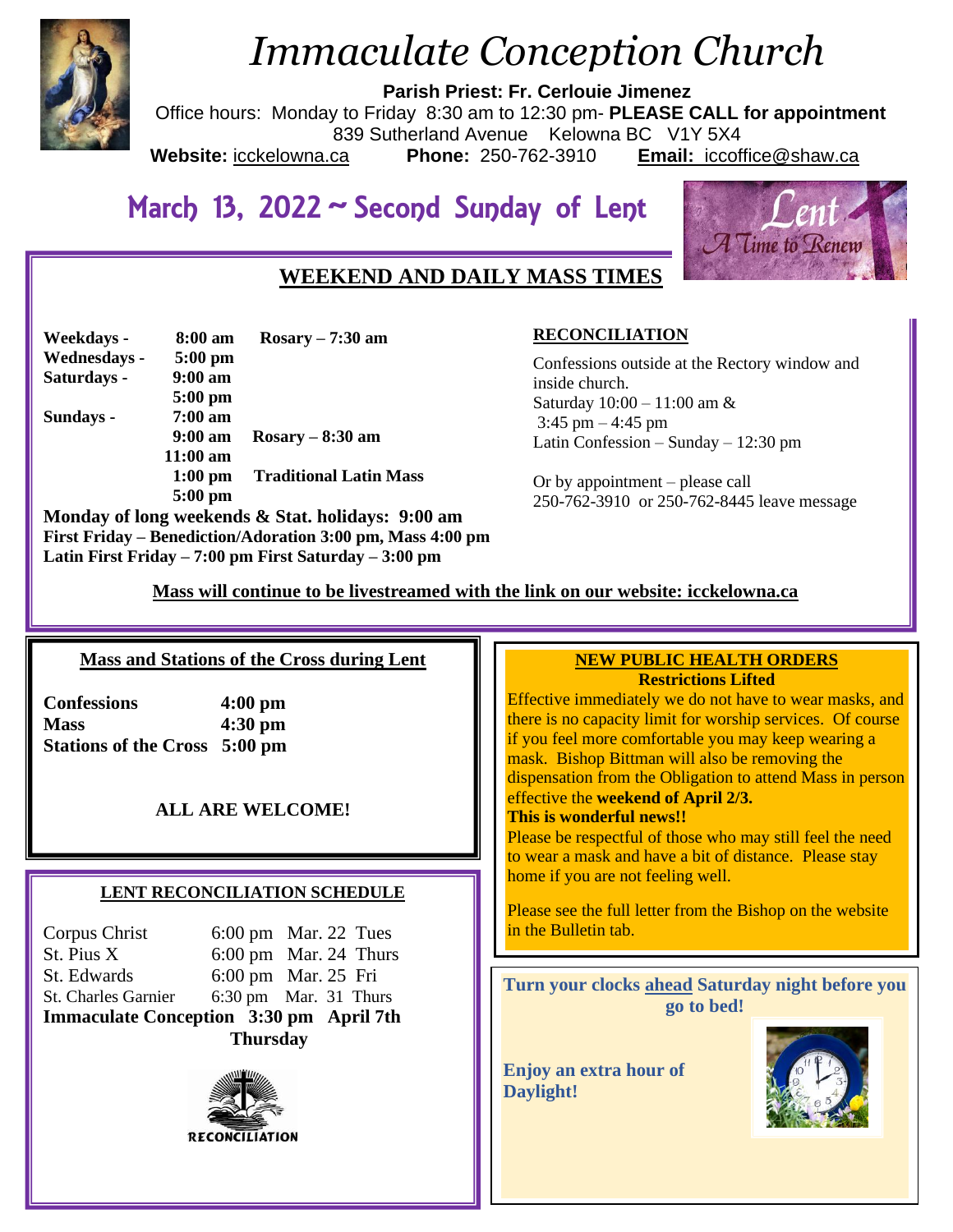## **Parish & Religious Ed Offices PLEASE CALL OR EMAIL to make an appointment**

**Parish Office: Maureen Marks**  250-762-3910 ext. 0 or [iccoffice@shaw.ca](mailto:iccoffice@shaw.ca)

#### **Religious Ed office**

David Ziebart david@icckelowna.ca 250-762-3910 ext. 3 Leanne Hopegood [leanne@icckelowna.ca](mailto:leanne@icckelowna.ca) 250-762-3910 ext. 4

# **ABORTION HEALING RETREAT:** Many women, men,

couples & relatives who have had an abortion experience, suffer emotional & spiritual pain, afraid to reveal their deep secret. **Please pray for those attending the retreat this weekend.**

> [info@rachelsvineyardkelowna.com](mailto:info@rachelsvineyardkelowna.com) [www.rachelsvineyardkelowna.com](http://www.rachelsvineyardkelowna.com/) f Rachel's Vineyard Kelowna

> > 250-762-2273

#### **BAPTISM Please contact the PARISH OFFICE FIRST when**

**enquiring about your child's baptism.**  Parents and Godparents **must be** practicing Catholics and **registered parishioners** here at Immaculate Conception.

**Please call or email the office at least 6 weeks prior to your requested date to ensure time for your preparation.** 

250-762-3910 – Parish Office Or email  $iccoffice@shaw.ca$ 

l



# **WORLDWIDE ROSARY FOR PEACE**.

ICC will join 4,615 locations throughout the world to pray the Rosary for World Peace - every **Wednesday** during Lent **at 6:00 pm** in the Church. Holy Mass at 5:00 pm. This is the weapon of our times! All are welcome to join together in prayer!



#### **2022 CWL Annual Membership Fee - \$30.00**

Payments are accepted by cash or cheque (payable to Immaculate Conception CWL) 1.Drop payment in an envelope marked CWL into the collection basket at Mass. Be sure to put your name, address and phone number in the envelope with the cash or cheque. 2. Drop payment off at the Parish Office or in the Secure Mailbox outside the parish office. 3. Mail via Canada Post to CWL: c/o Immaculate Conception Church, 839 Sutherland Avenue, Kelowna BC V1Y 5X4

As a member in good standing your membership assists in giving CWL a voice & support to the National sisterhood of Catholic Women.



#### **REMEMBER TO PRAY FOR THE ILL:**

Rosemarie Rosser, Luisito and Crispin Clemente, Nancy Brisson. Paul Meyer, Ginoefa Diakow, Rick Lock, Cathie Lock, Mertis Filiatrault, Sister Barbara, Candace Gilmore-Stephensen, Anne Engel, Aisley Ducharme, Tony Lunelli, Catherine Fortunat, Michael M, Trudy Szulkies, Cherie Lynn Walsh, Suzanne Crowe, Alicia L, Rosa Maria Santos, Arthur Cobham, Marcus Cresswell, Ray Pauluk, Aggie Turner, Roger Jolicoeur, Desjardines families, Rachel Donegan, & Ernie Poitras.

\*\*If you have a loved one that you would like on the prayer list or if you know of someone who no longer needs to be on the list please contact Maureen at the Parish office – 762-3910 ext. 0, or email at iccoffice@shaw.ca

# **MASS INTENTIONS Repose – R. Intention – I.**

| Sat. Mar 12<br>Sun. Mar 13 | $9:00 \text{ am}$ | 9:00 am <b>I.</b> Tony & Astrid Serka<br>5:00 pm I. Eid & Ivette Elkhouri & family<br>7:00 am <b>I.</b> Kathleen Mayhew<br>Intention of Parishioners | Sat. Mar 19               | $9:00 \text{ am}$  | 9:00 am <b>I.</b> AnnMaria & Matthew Bernacki<br>$5:00 \text{ pm}$ R. Joe Iafrancesco<br>Sun. Mar 20 7:00 am I. Paulette Froh<br>Intentions of Parishioners |
|----------------------------|-------------------|------------------------------------------------------------------------------------------------------------------------------------------------------|---------------------------|--------------------|-------------------------------------------------------------------------------------------------------------------------------------------------------------|
|                            |                   | 11:00 am Intention of Parishioners<br>5:00 pm <b>R</b> . Armando Chiarello                                                                           |                           | $11:00 \text{ am}$ | Intentions of Parishioners<br>5:00 pm <b>I.</b> Families of St. Vincent de Paul                                                                             |
|                            |                   |                                                                                                                                                      |                           |                    |                                                                                                                                                             |
| Mon. Mar 14                |                   | 8:00 am <b>I.</b> Sophia Zanardo                                                                                                                     | Mon. Mar 21               |                    | 8:00 am <b>I.</b> Joanne Garvin                                                                                                                             |
| Tues. Mar 15               |                   | 8:00 am I. Les Atwell                                                                                                                                | Tues. Mar 22              |                    | 8:00 am <b>R.</b> Doris Marie McBean                                                                                                                        |
| Wed. Mar 16                | 8:00 am           | <b>I.</b> Kathy Bell                                                                                                                                 | Wed. Mar 23 8:00 am       |                    | Souls in Purgatory                                                                                                                                          |
|                            | $5:00 \text{ pm}$ | <b>R.</b> James Stubbs                                                                                                                               |                           |                    | 5:00 pm <b>I.</b> Arthur Cobham & Emily Stubbs                                                                                                              |
| Thurs. Mar 17              |                   | $8:00$ am <b>R.</b> Roland Birch                                                                                                                     | Thurs. Mar $24\,$ 8:00 am |                    | <b>I</b> . Dan                                                                                                                                              |
| Fri<br>Mar 18              |                   | 8:00 am R. Adelmina & Maria Pallotta                                                                                                                 |                           |                    | Fri. Mar 25 8:00 am I. Maureen Marks & family                                                                                                               |

Stations of the Cross during Lent – Fridays at 5:00 pm in the Church. All are welcome!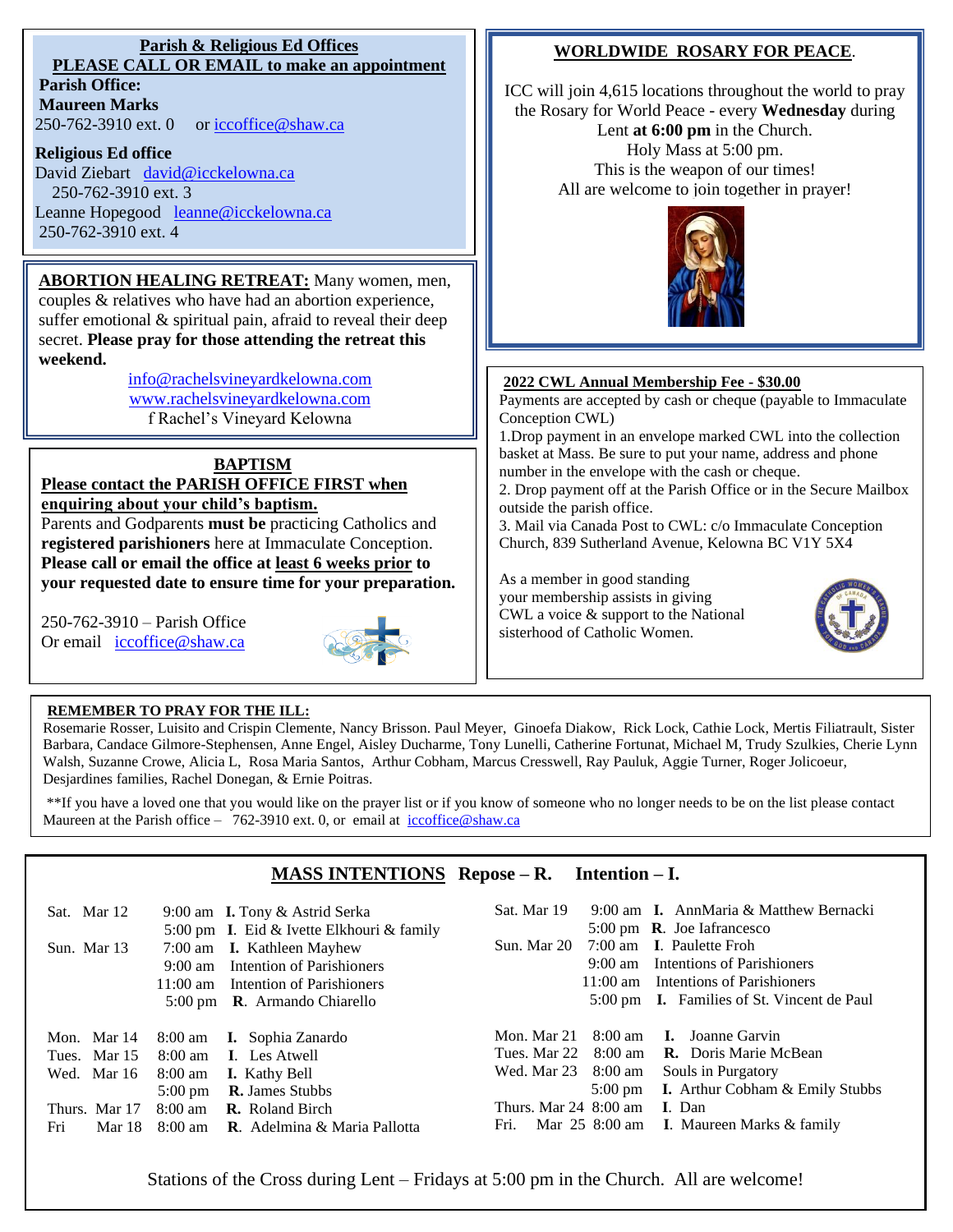### *St. Vincent de Paul*

The Saint Vincent de Paul phone is ringing constantly with people in need of help. Some are in desperate situations; some are just requiring a hand-up. We are so blessed to have been gifted with some new volunteers to help out with food packaging and delivery. We are grateful for all our volunteers, as well as our parishioners who give so generously to help those in need around us.

Our grateful thanks go out to Patricia Phelan for standing in as our Treasurer over the past months. We are still in need of a Treasurer. If you are good with numbers, and feel called to help out in this way, please call: 250 826-5562 and ask for Elaine.

For those who are able to give financially, we are now able to accept e-transfer donations at icc.ssvp@gmail.com, or through our National website: ssvp.ca. Click donate and choose Immaculate Conception Kelowna. Thank you for your generosity to those in need.

We meet on the first and third Mondays every month in the Blue Room at 6:00. Perhaps set aside an hour during Lent to join us and discover the spirituality of St. Vincent de Paul.

Thank you for your generosity to those in need.

# **ICC STUDENT SPONSORHIP – HAITI**

Bonjou from Haiti!

The average Haitian over 25 years of age has less than 5 years of schooling. Haiti's literacy rate is 61%. Astounding to think this is the case anywhere in the world in the 21st century! Through our support of our 10 students, we are ensuring

children in Haiti are educated, fed, and loved!

 This week, meet 4 year old Djoulica! For all our students' profiles: [https://www.haitiinmyheart.ca/icc-parish.](https://www.haitiinmyheart.ca/icc-parish)



## **AID TO THE UKRAINE**

Bishop Bittman provides the information below on donating to Ukraine via Development and Peace or the Red Cross.

#### Development & Peace:

https://www.devp.org/en/blog/our-ukraine-emergencyfundraising-qa/ The donation button is on the home page and one has to "Select a Cause" which brings up: "Emergency – Ukraine."

**The local Ukrainian Catholic Church, The Dormition of the Mother of God Parish in Kelowna, provides the information below:**

**Ukraine Humanitarian Crisis Appeal - Canadian Red Cross**

**Donate toward RED CROSS now to help us provide vital aid to people during this difficult time!**

People in Ukraine need help now. Ukraine Humanitarian Crisis Appeal - Canadian Red Cross

All funds will be used to help those in need, affected by armed conflict.

By choosing a monthly payment, your regular support will allow us to help more people in need Ukraine Humanitarian Crisis Appeal - Canadian Red Cross

#### EMERGENCY HUMANITARIAN AID TO THE PEOPLE IN UKRAINE

In recent months, the threat of a large-scale escalation of military conflict in Ukraine by Russia advances. Yet, we oftentimes forget the "Forgotten War," the already eight-year conflict brought about Russia in eastern Ukraine with some 2.9 million people impacted by the existing conflict and already in need of humanitarian assistance and protection. The immediate threat of escalated potential military action only highlights the need for an emergency humanitarian response on our part towards the purchase of food, water, basic hygiene, medicine, psychological support, shelter, evacuation, protection, and so on. Can you help your brothers and sisters in need?

Parishes are invited to encourage emergency humanitarian donations to aid the people in Ukraine. The donated funds can be directed to Catholic Near East Welfare Association (CNEWA Ottawa), who are coordinating humanitarian relief efforts with Caritas Ukraine.

To stay informed on the greatest need and the developing humanitarian efforts, visit CNEWA's website (cnewa.org/ca). Individuals can also donate directly to CNEWA (Catholic Near East Welfare Association - CNEWA Ottawa) who are coordinating humanitarian relief efforts with Caritas Ukraine.

The Ukrainian Catholic Church in Canada has partnered with the Catholic Near East Welfare Association in Canada (CNEWA) to provide immediate humanitarian support for the people of Ukraine. With the threat of further invasion by Russia, the already 8-year war in Ukraine has placed several million people in desperate need for food, shelter, medical attention, and more. Will you help your brother and sister in need? Please pray. Stay informed. Donate.

<https://cnewa.org/ca/campaigns/ukraine/>